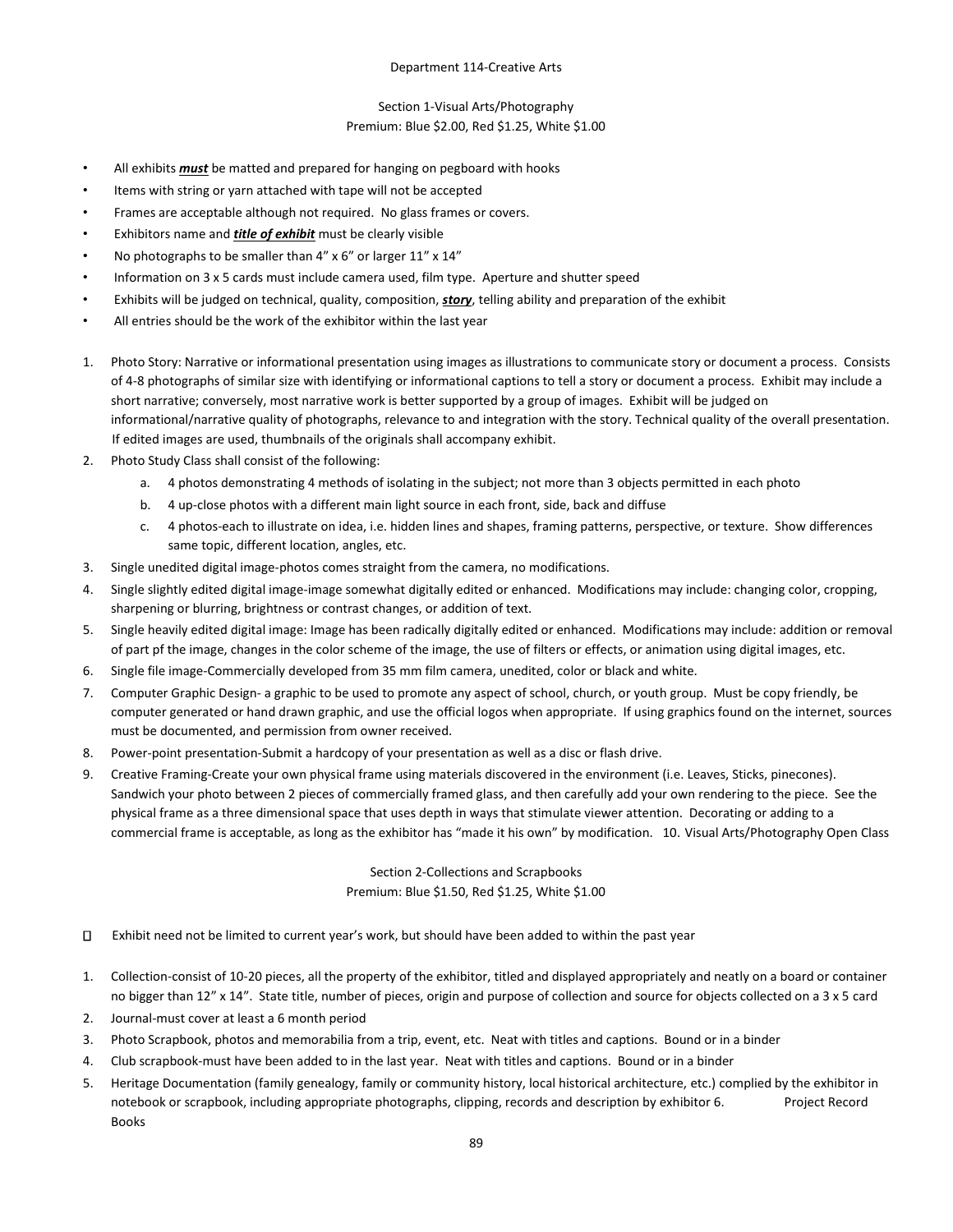# Section 3-Arts and Crafts

#### Premium: Blue \$1.50, Red \$1.25, White \$1.00

- All entries must be the work of the exhibitor in the past year
- No kits allowed unless otherwise stated
- Classes 1-8 are to be visible signed, matted, framed
- Must have secure hangers
- Items with string or yarn attached with tape will not be accepted
- 1. Drawing (expressive work in pencil/charcoal)
- 2. Drawing (expressive work in pastels or chalks)
- 3. Drawing (expressive work in other or mixed media)
- 4. Painting (expressive work in oil)
- 5. Painting (expressive work in watercolor)
- 6. Painting (expressive work in acrylic)
- 7. Painting (expressive work in other or mixed media)
- 8. Graphics/Prints (printing process that duplicated one or more identical images)
- 9. Sculpture (wood, clay, original cast plaster, paper Mache, metal, fabric, etc.
- 10. Ceramics of original design no performs
- 11. Ceramics cast form commercial mold or perform, to be judged on painting, decoration and other finished
- 12. Fiber and fabric crafts (macramé)
- 13. Fiber and fabric crafts (needlepoint)
- 14. Fiber and fabric crafts (knitting)
- 15. Fiber and fabric crafts (string art, weaving)
- 16. Fiber and fabric crafts (crocheting)
- 17. Fiber and fabric crafts (other)
- 18. Leather craft-tooled, carved, molded, stamped, laced, stitched and or riveted (plastics, wood, stone, bone, enamel) 19. Etched/Stained glass
- 20. Jewelry-Individual piece. Example; necklace pair of earrings and bracelet. No pony beads
- 21. Jewelry-Matched set of at least 2 items. Example; necklace and bracelet, pair of earrings and ring. No pony beads
- 22. Mosaics (2 or 3-D objects using clay title, glass, stone, etc.)
- 23. Tie-dye, batik or fabric painted items
- 24. Wood/Paper crafts (carving, burning, cutting, folding, etc.)
- 25. Metal Craft-used singly or in combination with the other materials
- 26. Beaded Items
- 27. Nature Crafts
- 28. Stamped Craft-must be w or more co-coordinating items
- 29. Decorative Gift Wrapping
- 30. Tole painting
- 31. Calligraphy/Lettering , the entry may not be any smaller than 4" x 6"
- 32. Candles
- 33. Processed natural fibers (hand spun wool, naturally dyed yarns, rawhide, etc.)
- 34. Heritage craft based on a traditional or ethnic art passed through generations, including history of technique and brief description of procedure.
- 35. Craft object made from kit
- 36. Collage
- 37. Any other craft object